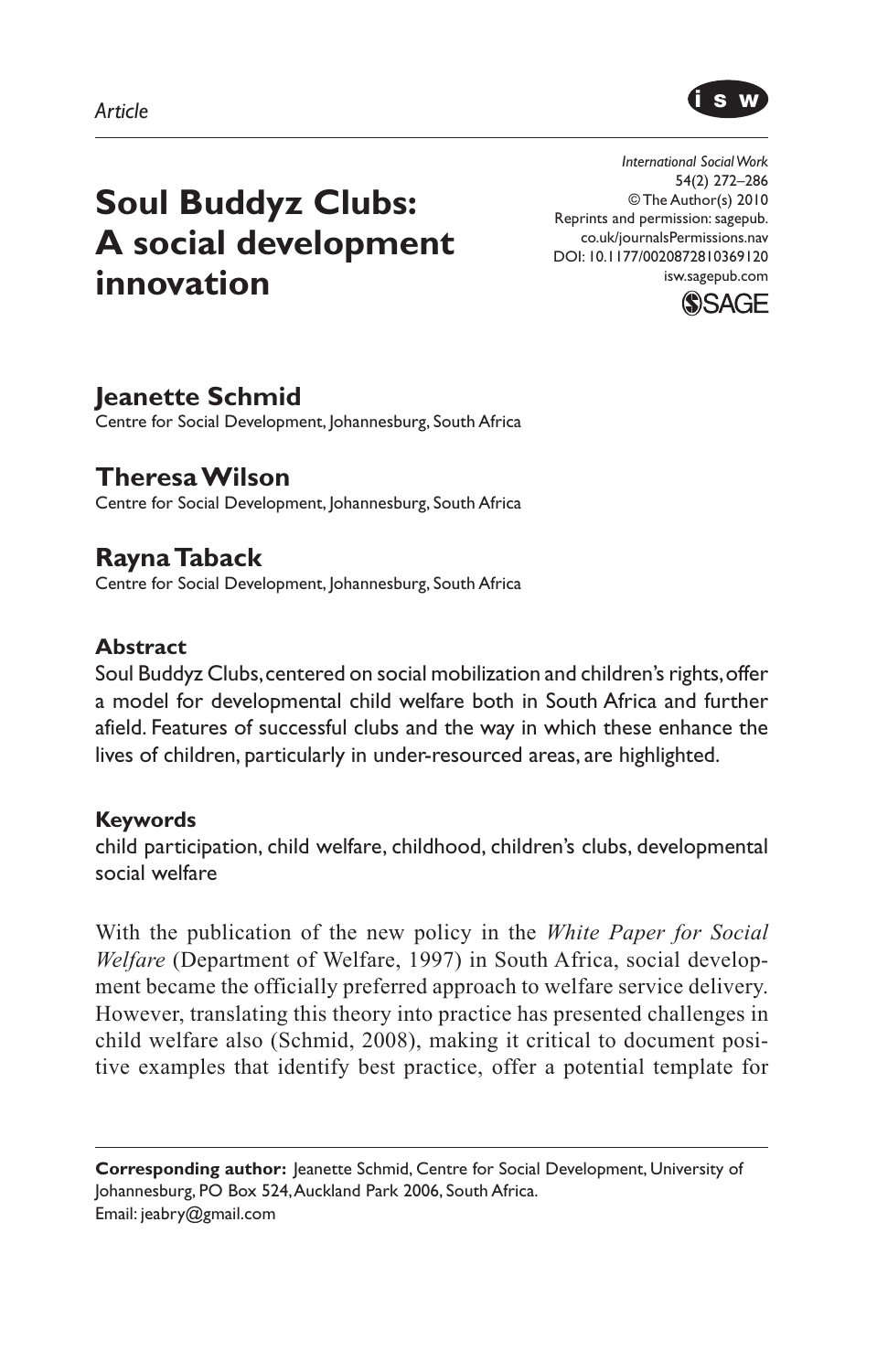replication and provide an alternative, practical lens for social workers schooled in an individualistic, pathology-oriented framework. This review of the Soul Buddyz program adds to the limited research into South African social development projects. Patel (2005) highlights various innovative projects; Sewpaul (2001) identifies early initiatives in child welfare; and such programs as Isibindi (Wilson, 2008), Isolabantwana, Asibavikele or LoveLife Groundbreakers have been evaluated (Graham, 2009). The Soul Buddyz initiative is of particular interest as it falls outside formal child welfare structures, targeting social mobilization and community development through children's participation. It offers a transferable framework for children's engagement and development locally and internationally, expanding the repertoire of social welfare practitioners in both less and more resourced situations.

This article describes the Soul Buddyz Club model with reference to the Soul City Institute's view of social mobilization, outlines research carried out on the impact of these clubs, discusses the findings and identifies how the research outcomes contribute to social development best practice.

# **The Soul Buddyz Club model**

The Soul City Institute, established in 1992, is a South African non-governmental organization (NGO) that uses mass media interventions ('edutainment') to develop safe and healthy communities in a context of high levels of poverty and unemployment, lack of services and infrastructure, much violence, crime and substance abuse, and a sizeable prevalence of HIV/AIDS (Soul City Institute, 2009). Social mobilization is a participative, collaborative, empowering and evidence-based process, which involves engaging community members at many levels of society to address wider concerns towards societal change (Chabwela, 2009). In 2008, Soul City articulated its particular social mobilization practice model: an assets-based approach (Jackson et al., 2003), in which communities are constructed as active agents in achieving individual, familial and communal behavioral and social change at local, national and even international levels. Because micro-level needs are understood as linked to broader societal concerns, grassroots activism and advocacy are viewed as contributing directly to macro shifts. In this sense, social mobilization is also a strategy for the development of social capital, that is, the family and community networks and institutions that individuals may draw on in times of difficulty (Misselholm, 2009). The Soul City Institute social mobilization practice model is used particularly to address health issues. It employs community events to mobilize policymakers, members of the media and the public to address critical problems, and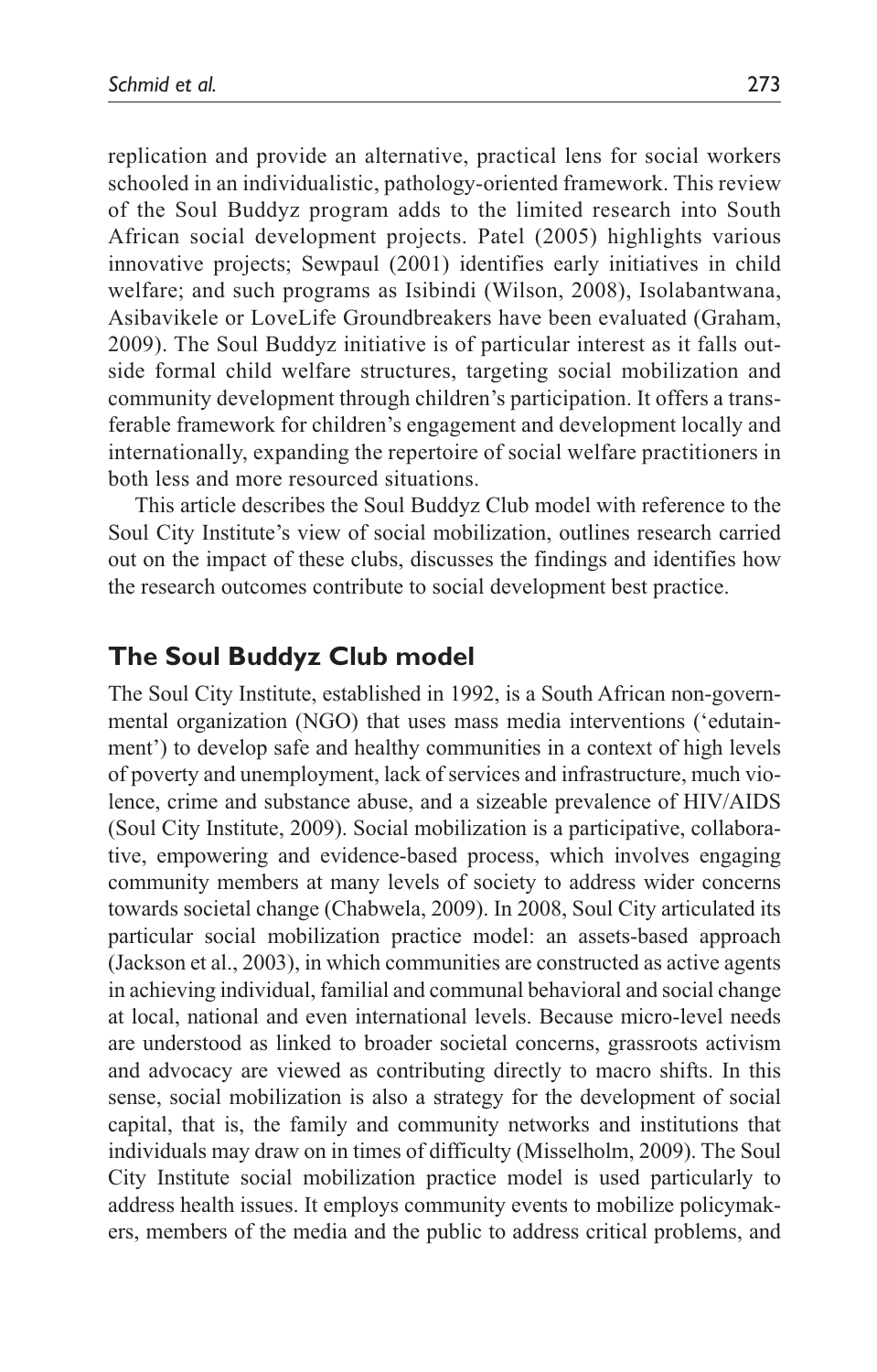utilizes partnerships with other NGOs and the government to initiate national action. Strategies include health promotion and social capital development.

The institute reaches adults through its Soul City program, while 8–12-year-olds and the adults in their lives are targeted through television, radio and print in the innovative Soul Buddyz program, launched in 2000. Through drama, real life stories, messages on topics such as children's rights, HIV and AIDS, youth sexuality and safety are communicated to children (Maker, 2008).

In 2003, in response to children's requests, the Soul Buddyz program was extended to Soul Buddyz Clubs (SBCs), set up through a partnership of the Soul City Institute, the South African Broadcasting Channel (SABC) Education (a national broadcaster channel) and the Department of Education. These clubs, primarily school-based and facilitated by trained volunteer educators, target the same population as the broader program. Based on the principles of ongoing learning, child participation, children's rights and children as active and proactive citizens and agents of change, and using fun and creativity, the clubs intend to create and sustain a platform that gives voice to and promotes action for children's health and well-being. Children experience the value of service and volunteering. In 2003 1800 clubs were established, growing to 5255 in 2009 and representing a quarter of South African primary schools. Most clubs are based in poor, rural and under-resourced communities, the highest number being in Kwa-Zulu Natal, one of the poorest South African provinces. Girls represent 60 percent of those reached. The strength of the clubs varies, some struggling to get off the ground, others being engaged in significant community action. The Soul City Institute wanted to know what factors contributed to the successful clubs, so that such achievement might be replicated and less successful clubs supported.

## **Research methodology**

The Soul City Institute contracted the Centre for Social Development in Africa to identify best practices by studying consistently successful clubs so as to share lessons learnt with others in the SBC fold. Because the research was commissioned by the institute, the researchers had to be cautious both in developing the research strategy and in analyzing the material, so as not to automatically adopt SBC perspectives and to ensure objective results were provided.

The study aimed to identify the building blocks of success in clubs labeled successful by the institute. It also intended to establish what various stakeholders viewed as benefits (Wilson and Taback, 2009). By understanding the building blocks of success, children in other schools might be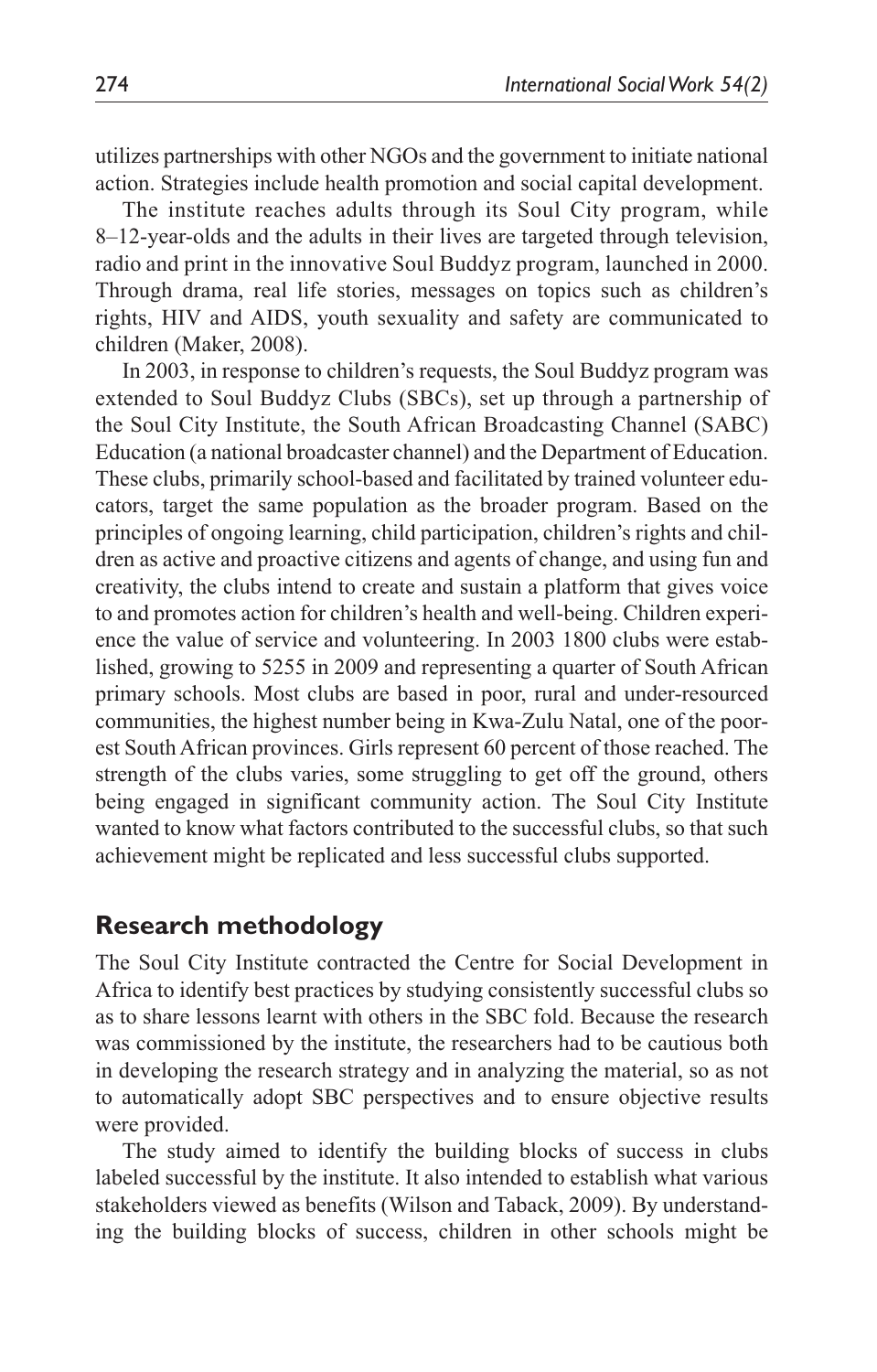encouraged to launch clubs. The research could potentially speak to the value of the institute's social mobilization model for children's needs and participation. As such, the findings would have relevance for those wishing to adapt the approach in other contexts.

As the research budget was small, only a limited number of sites could be chosen. A purposeful sampling approach was adopted (Rubin and Babbie, 2005): the institute itself selected the six 'Platinum' status clubs, ensuring a mixture of urban, peri-urban and rural clubs – and thus different socioeconomic contexts – for the study. The researchers required that club members, facilitators and teachers as well as school principals be interviewed at every site. Who was interviewed depended on availability.

The research has aspects of an exploratory case study approach (Yin, 2003) as multiple sources of information were accessed and analyzed. The researchers visited each club for an average of five hours. For a textured, multi-dimensional perspective the views of stakeholders were elicited through individual and group interviews. At four of the six sites, former club members were interviewed, while parents were interviewed at five sites and community members in one site. The current club members were interviewed in groups, while the adults – barring one group of parents – were interviewed individually. In total, 120 club members, eight facilitators, 15 parents/caregivers, six principals, 10 teachers, 11 former club members and four community members (chosen by the particular facilitator) were interviewed using guides to ensure some consistency in the questions asked. In addition, project documentation, such as quarterly project reports, a program proposal, the Soul City learning material, two past program evaluations and various media reports were examined. Researchers used verbatim notes of the interviews to write a case study for every club. A verbatim record allowed the researchers to reflect the interviewees' own language and wording. However, the researchers inevitably at this stage of the research selected which information to note, as a total verbatim record would not have been possible. The written information was analyzed thematically, guided by the original research questions.

The impact of both researchers being white women in their 40s on the data collection and analytical process is not immediately evident. Communication was in English and, at one site, Afrikaans. With one group of parents where language was an issue, the facilitator interpreted to avoid the cost of employing someone. While recognizing that having the facilitator translating could affect the information gathered, the researchers felt the questions being asked were sufficiently neutral.

The Soul Buddyz Institute specifically selected an informal research procedure with the intention of lifting out stories rather than rigorous research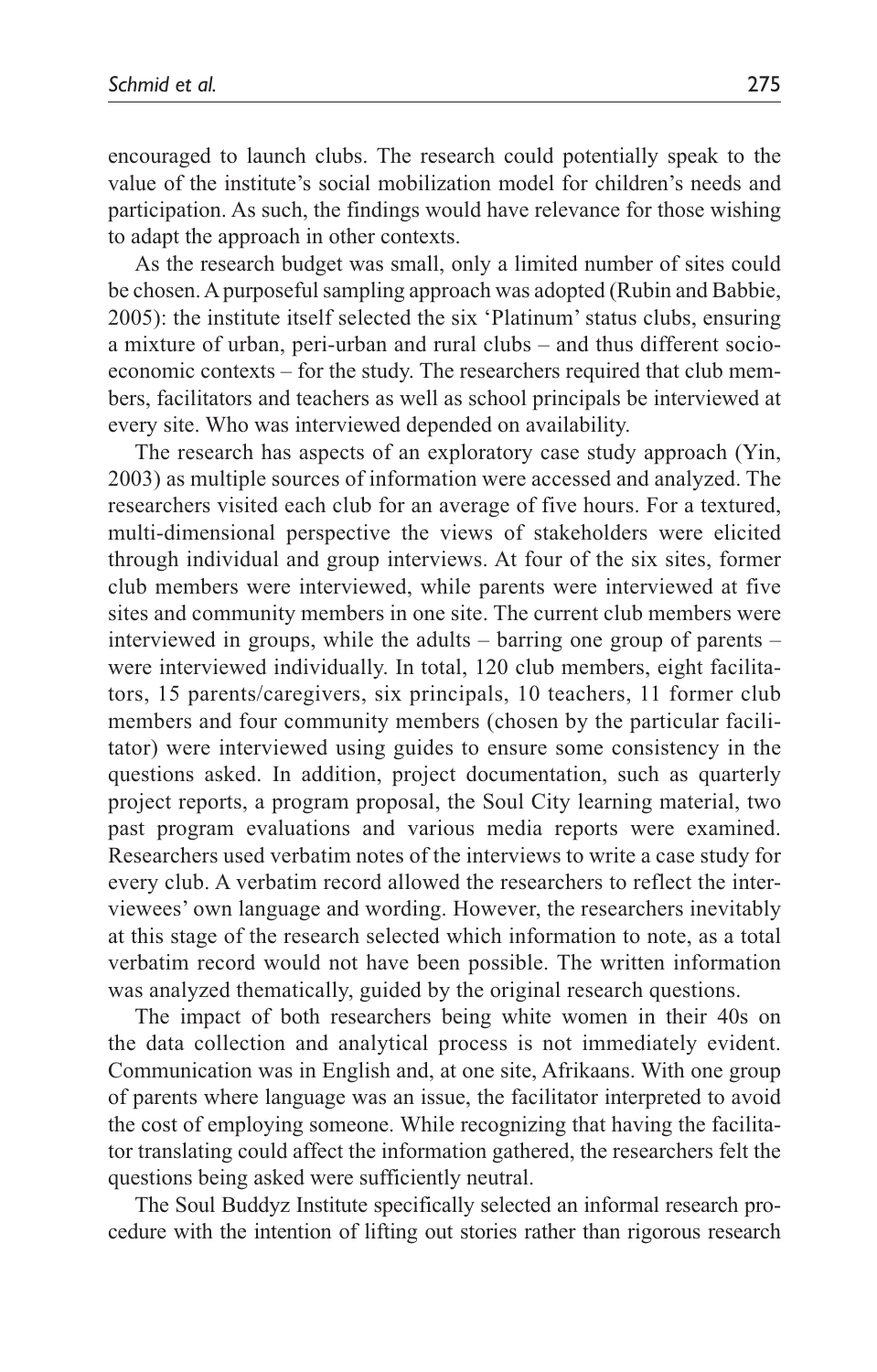data. Despite certain limitations in the research methodology, the information gathered nevertheless allows for features of successful clubs to be identified. The lack of comparison with less successful clubs does not, however, allow the inference that these features in fact were factors or causes of success.

## **Research outcomes**

The research outcomes focused on common features of successful clubs, but also took note of how children, parents and facilitators benefited directly from their involvement in Soul Buddyz Clubs.

# *Features of successful clubs*

The Soul City Institute identifies successful clubs as those actively realizing the vision and objectives of Soul Buddyz, by mobilizing children as agents of change in their own lives and that of the community; creating an environment for ongoing learning; hearing children's voices; and providing a positive alternative for young people (Centre for Social Development in Africa, 2008). The research pointed to a number of areas that contributed to a club being successful.

One area has to do with creating structure and systems. All successful clubs researched took advantage of the materials provided by the Soul City Institute as these were clear and easy to implement, while being careful to adapt these resources to the local setting. The facilitators' guide on annual themes and learning areas, bi-monthly newsletters (information about general club activities, national and international health campaigns and competitions) and posters encouraging community action on particular themes were all well used.

The Soul Buddyz facilitator guides are so clear, it's not necessary for me to have any training. (facilitator)

Guided by such resources, clubs adopt a uniform approach to many areas of club life. For example, recruitment is structured, ensuring that new members are enrolled at the beginning of each school year, though recruitment methods vary. In three instances, the children identify new members, whereas in other clubs the facilitator drives the selection process. In two clubs, children write letters explaining why they want to be a Buddy. If clubs are popular, the club is expanded or, as in the case of two schools, new clubs are established. The different recruitment methods do not seem to affect the success of the clubs.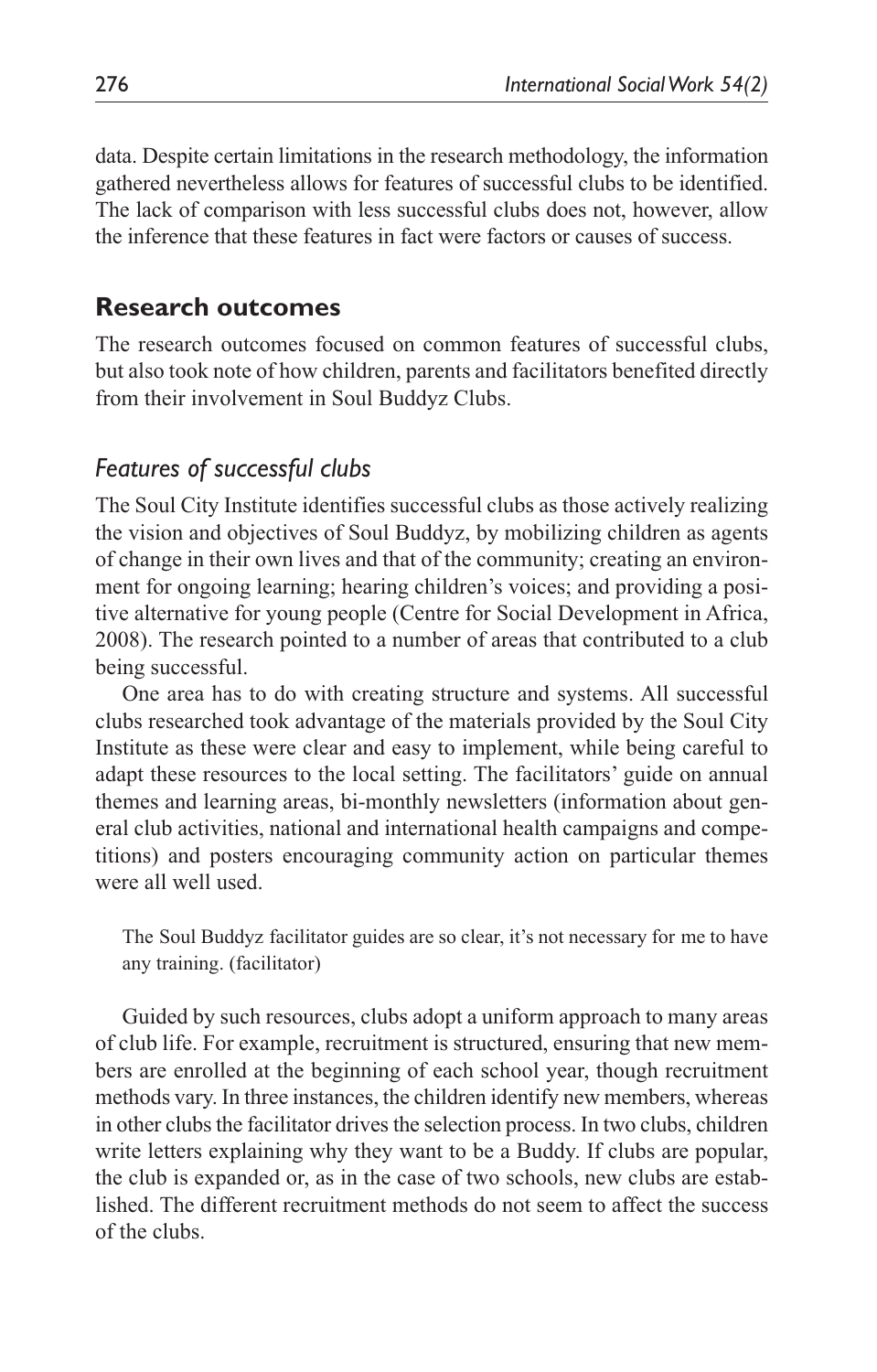Structure was also reflected in the designated meeting area, regular meeting times and expected attendance (failure to attend could lead to expulsion from the club). In addition, every club investigated had a clear management structure with an elected chairperson, vice-chairperson, treasurer, secretary and 'meeting mover' (who reminded members about the next meeting and ensured it took place). Further, effective management of meetings was emphasized, for example, through small group activities. As proof of club activity for Soul City Institute competitions, all the clubs maintained documents such as reports, photographs, letters from partners and beneficiaries, and newspaper articles.

A second feature of success is the institute's use of monitoring and reward systems to acknowledge exceptional performance and promote participation. The ranking systems used twice a year, in which new clubs are designated as 'Bronze', and older, active clubs 'Silver', 'Gold' or 'Platinum' grades (depending on the points earned through projects, competition entries, monthly reports and letters from Buddyz), seemed to serve as a motivation to clubs to perform. One of the most coveted rewards for clubs was to be selected for the 'Buddyz on the Move' televised actuality program, which showcases innovation, teamwork and community action. Club members are involved in the production of the program. Receiving grants from a foundation connected with Soul City is also a motivator, as clubs have to raise their own funds. Further, the networking opportunities for children and facilitators offered by the Soul City Institute were experienced as rewards and participation seemed to signify successful clubs. The Soul Buddyz Annual Congress, in which members participate, was a highlight. The institute hopes that the new provincial and district forums will serve as motivators too.

A number of other features were present in the clubs studied. Committed, consistent and active facilitators seemed to be critical to success:

Without our facilitator we would not have achieved our goals and helped our community.

The eight facilitators were all experienced educators, who shared a strong ethos of volunteerism and service and saw their role as teachers as an opportunity to make a difference to the lives of the children. They felt the club's success lay partly in their willingness to ensure the children's participation, though two facilitators admitted to initially feeling more comfortable with directing rather than guiding.

Successful clubs could also be identified by committed and enthusiastic club members. Further, all facilitators were of the opinion that where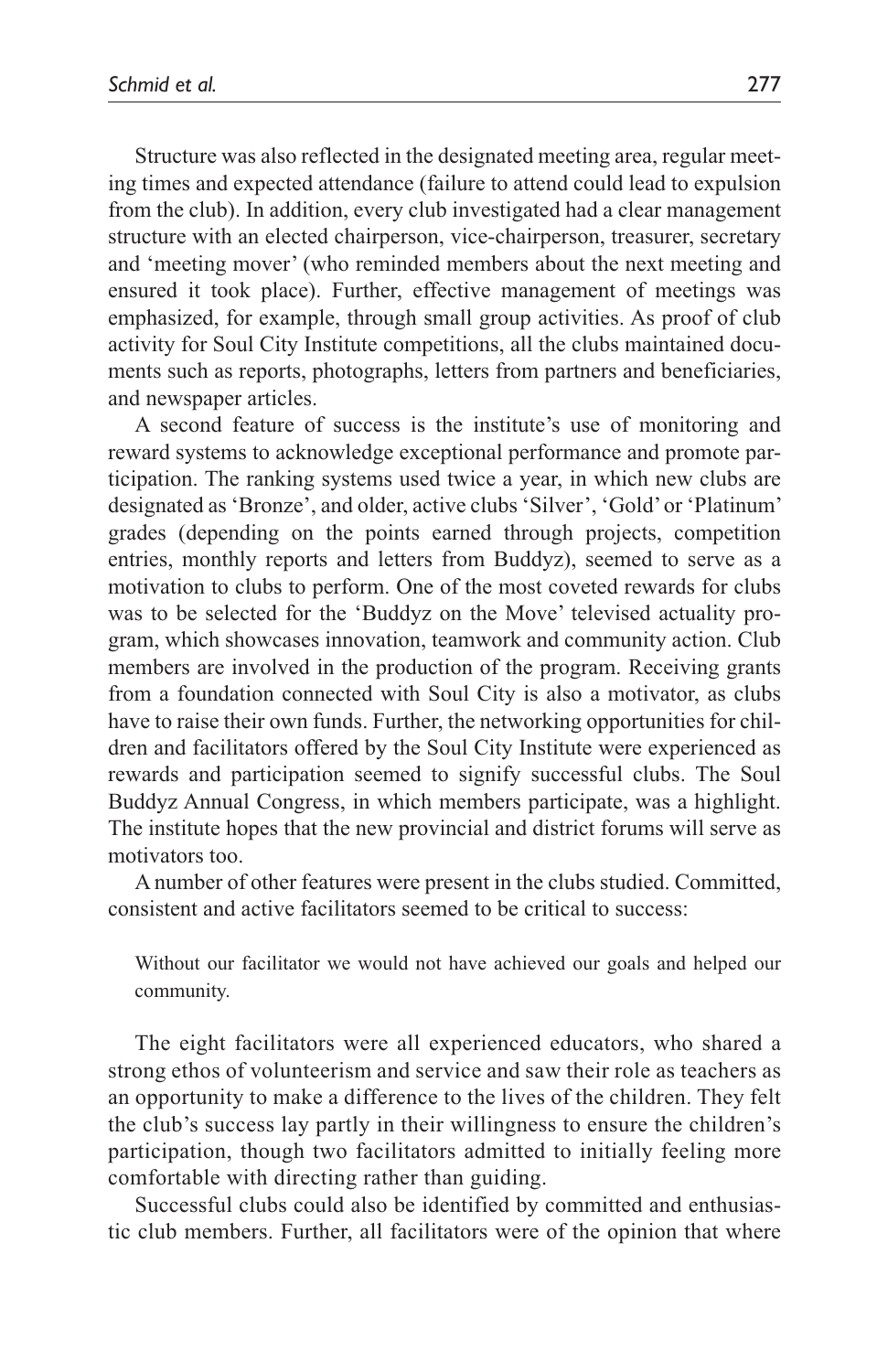parents and caregivers supported the children's involvement, they were more likely to participate actively. Respondents also consistently cited as a significant element of success a supportive school environment, which included motivated principals, teaching corps and school governing bodies that viewed Buddyz activities as important to school life. The researchers felt that clubs succeeded in well-managed schools, rather than the resource base being an indicator of success. Clubs that formed relationships with other community stakeholders instead of acting independently were also more likely to be successful.

Finally, the access to certain resources, such as transportation and financial support, seemed to be critical to the success of clubs. Access to computers or printers, photocopiers or digital cameras as well as to print media seemed to be important, not for the success of the clubs per se, but to be able to record and demonstrate their success to the Soul City Institute. The research thus illuminated particular features of successful clubs, but additionally emphasized that participation in a successful club resulted in important benefits for the children and other stakeholders.

## *Personal change through involvement in Clubs*

The children's reports suggest that their participation in the clubs has given them an appreciation of community service and increased their confidence, sense of self-worth, and respect for self and others. Club members get to participate in television and radio programs and travel to other areas for national conferences, privileges not normally available to their peers. The clubs also offer recreational facilities, occupying children after school. Children further acquire particular skills. As reported by a Buddy:

Soul Buddyz broke my nervousness, I was always shy, never speaking, but now I am speaking out and giving speeches.

One former club member, who is now studying mining engineering, reports:

My involvement in Soul Buddyz gave me focus in life. It taught me a lot. For example, I was able to stay away from alcohol. This was really difficult at times because of peer pressure. I was made the chairperson of the first club so I had to lead by example. In Soul Buddyz we take care of ourselves, we learn to socialize.

Educators also noticed positive behavioral and attitudinal changes after the children joined Soul Buddyz. A teacher commented: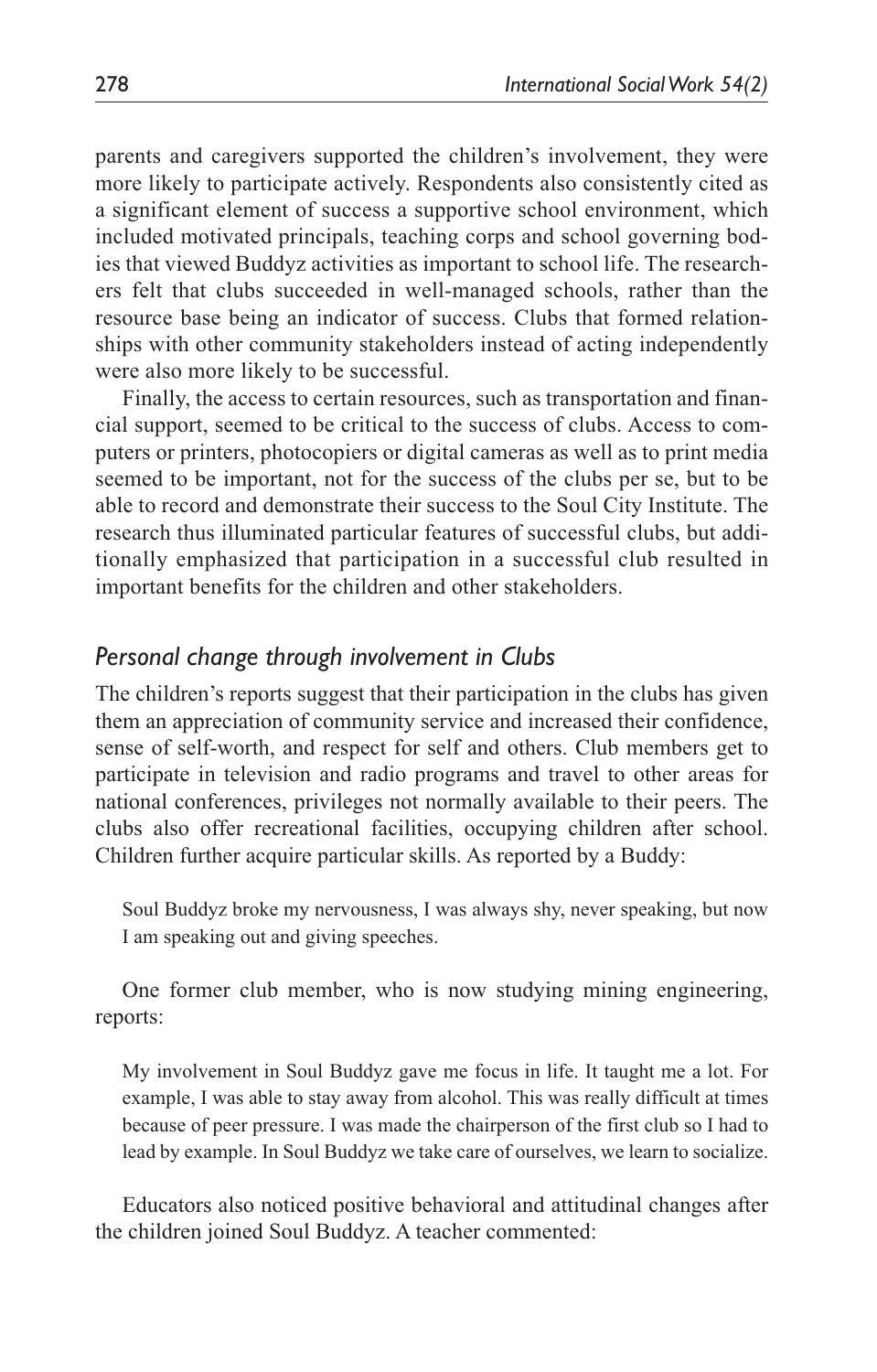They learn to follow rules, to respect each other, and they know that everyone has the same value . . . [and they] are independent.

One of the principals stated:

It is a natural process for the Soul Buddyz to take up leadership positions in the school.

The parents interviewed all agreed that their children's club involvement was beneficial as they became more responsible about school work, household chores and towards others, and were more able to engage with their parents in discussions of difficult social issues.

Another benefit was that the parents felt the Soul Buddyz programs facilitated a closer connection with the school:

Soul Buddyz has made me feel I have a part to play at school. The club offers so many extra-mural activities for our children and this makes us feel committed.

Participation in the clubs was not only meaningful for children but also for the facilitators, who each reflected that they had grown personally and professionally from their involvement, particularly from developing a greater appreciation of children's contributions. Facilitators also became catalysts at other schools in launching Soul Buddyz Clubs.

School principals and educators were proud of the tangible contributions the clubs made to the school and community infrastructure. The schools' reputations also improved. One teacher spoke with pride of her school, saying that because of having a club 'We are like Bethlehem, there is a light here'. The clubs initiated many activities, including advocating on behalf of orphaned and vulnerable children; organizing a Women's Day celebration; providing a nutritious meal to fellow learners three times a week by using vegetables from the club garden, and donations from students, teachers and the local church; beautifying the school; organizing an annual visit to the local seniors' home and advocating for community members to receive grants and pensions; working on a clean-up campaign at the local taxi rank; establishing a trauma center; distributing blankets and teddy bears and raising money for school uniforms for children infected or affected by HIV; refurbishing the school kitchen; building a borehole for the school; and arranging diverse awareness-raising events including the dangers of social chat networks, unacceptable money-lending practices, HIV/AIDS and discrimination, xenophobia, bullying and breast cancer. While club activities are not intended to result in ongoing services, the one-off events have resulted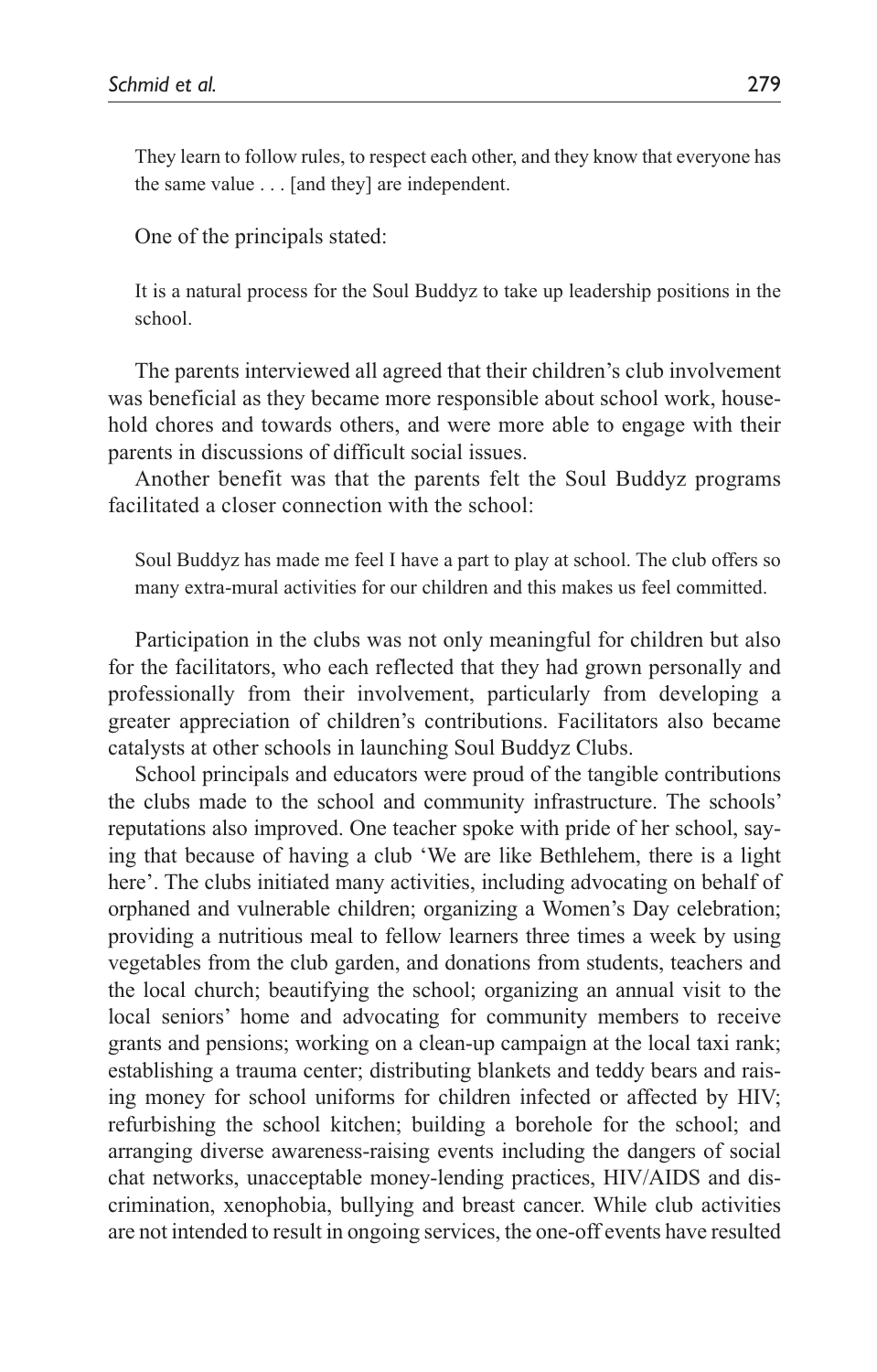in partnerships with community stakeholders such as the police, government departments, community newspapers, and local welfare organizations, schools and church groups.

The research thus highlighted that successful clubs shared common features. In addition, the children, parents, facilitators, teachers, principals and community members interviewed believed the clubs to have made a positive difference in their communities and in their individual lives.

# *Lessons from successful clubs*

The data revealed that children could advocate on behalf of themselves and could mobilize community members and institutions to ensure that school and community needs were being addressed, and through this process accrued many personal benefits. Allowing children to lead the process was, according to some facilitators, initially difficult, but was named by all as central to the club's success. What unfortunately remains unclear is the interrelationship between elements of successful clubs and child participation: did these various features of successful clubs facilitate child participation, and would these clubs have been successful even if the agenda was not driven by the members, but by the facilitators? To what extent was the agenda in fact shaped by the facilitators? A further question is the degree to which clubs can be childled within a context highly structured and monitored by the institute. Are the guidelines offered by the institute truly only guidelines which local groups can adapt? How free do the members feel to modify or indeed depart from the national template? While it is apparent that clubs felt they could choose their own direction, as evidenced in rural clubs tending to focus on projects related to secure livelihoods, while urban clubs perhaps worked on social networking issues, further investigation in this area is required.

It is striking that appropriate materials from a centralized office are able to provide an extremely valuable framework and foundation for both the launching and sustainment of clubs, although they are only guides and allow a necessary flexibility. Similarly, the interaction with other clubs, both for facilitators and child members, seems to be important in encouraging club activity. Experienced educators, who value volunteerism, and strong school environments are other ingredients for success.

While these factors seemed to be central to ensuring well-functioning and dynamic clubs, not having examined less successful clubs makes it difficult to assume these were the key issues or the only issues that ensured effectiveness. For example, an issue requiring further examination is whether the schools, educators and children who choose to become involved in clubs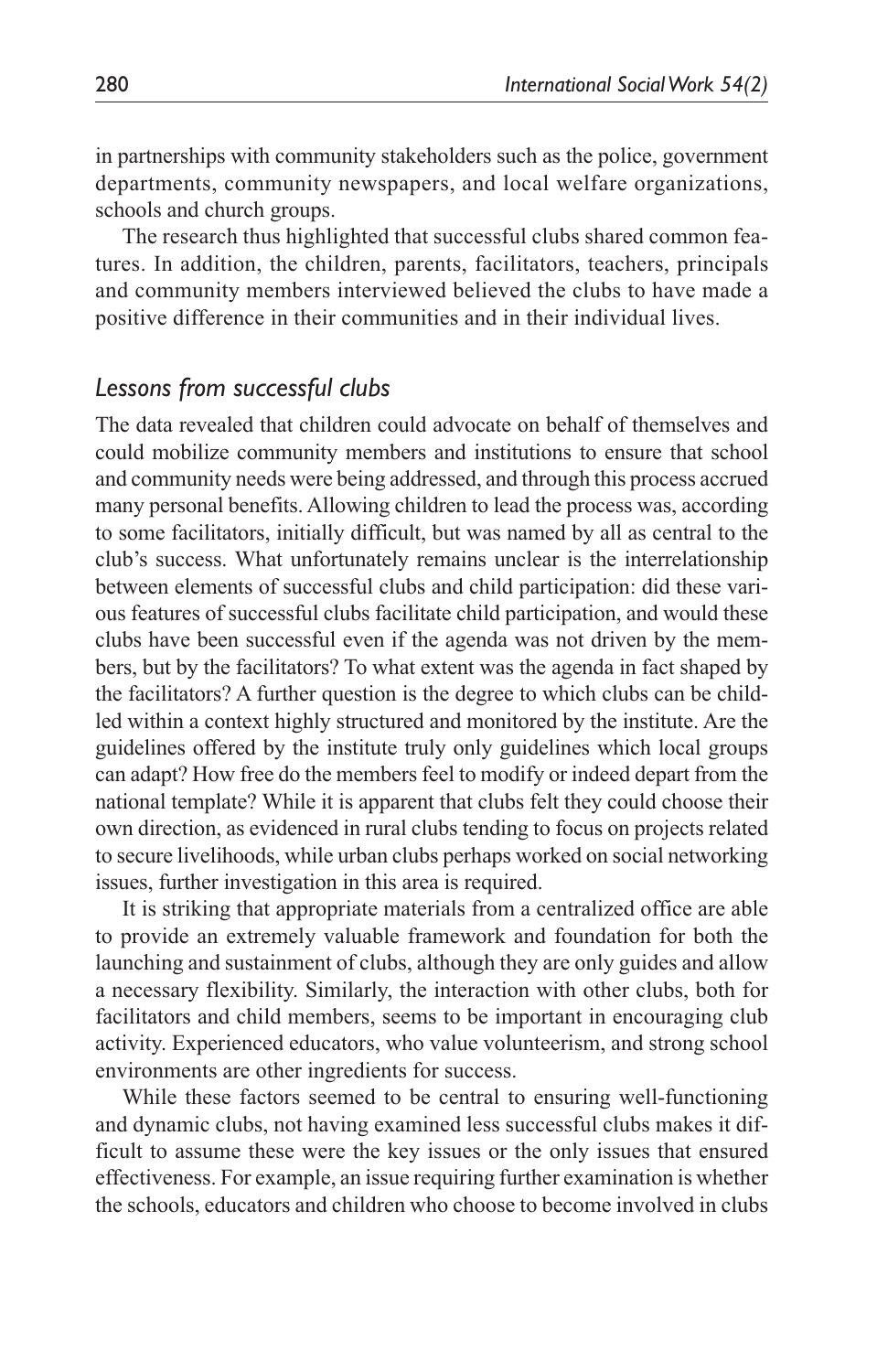are those who themselves are already comparatively well resourced, bearing in mind that most are from disadvantaged circumstances. One can infer that the children who became involved had parents or caregivers who were inclined to support their involvement, the facilitators were teachers who had a calling to work with children, and the school principals were able to harness minimal resources to create well-managed schools. Does this mean that a head-start is required for a successful club to emerge? What happens to the less committed children who drop out or are expelled from clubs, and who are they? Furthermore, what happens with those who apply to be a club member but are not selected when clubs cannot be multiplied? Although members and facilitators may come into the clubs with particular strengths, this does not preclude their further development through involvement in Soul Buddyz.

Another issue for consideration is how Soul City expectations affect the success of clubs. Clubs are required to provide a range of documentation to demonstrate success, but limited resources can make this difficult even though the institute provides prepaid envelopes, for example. In addition, it would be important to examine how the clubs who previously received financial support cope now that they are expected to increase their fundraising efforts, as only raised funds will be matched. Will only the clubs that have access to alternative financial sources be able to survive and thrive?

Thus, while common elements could be identified in the successful clubs, further research is required to establish whether these are in fact ingredients for success. Will the non-Platinum clubs that begin to use the materials and supports and more actively introduce clear structures and utilize the networking opportunities become more successful, and will child participation be a guaranteed facet of such success?

Even so, the Soul Buddyz Club experience does offer pointers for social development in the child welfare arena, as discussed below.

## **Pointers for social development in child welfare**

The successful Soul Buddyz Clubs are exemplars of local innovation, which demonstrate that programs designed to be, as stated by a facilitator, 'for children, about children and by children', can have an impact on the lives of the participating children, the facilitators, the immediate school context and the broader community. To identify what this experience implies for best practice in implementing the social development approach to child welfare practice, it is necessary first to describe what a social development approach in child welfare implies.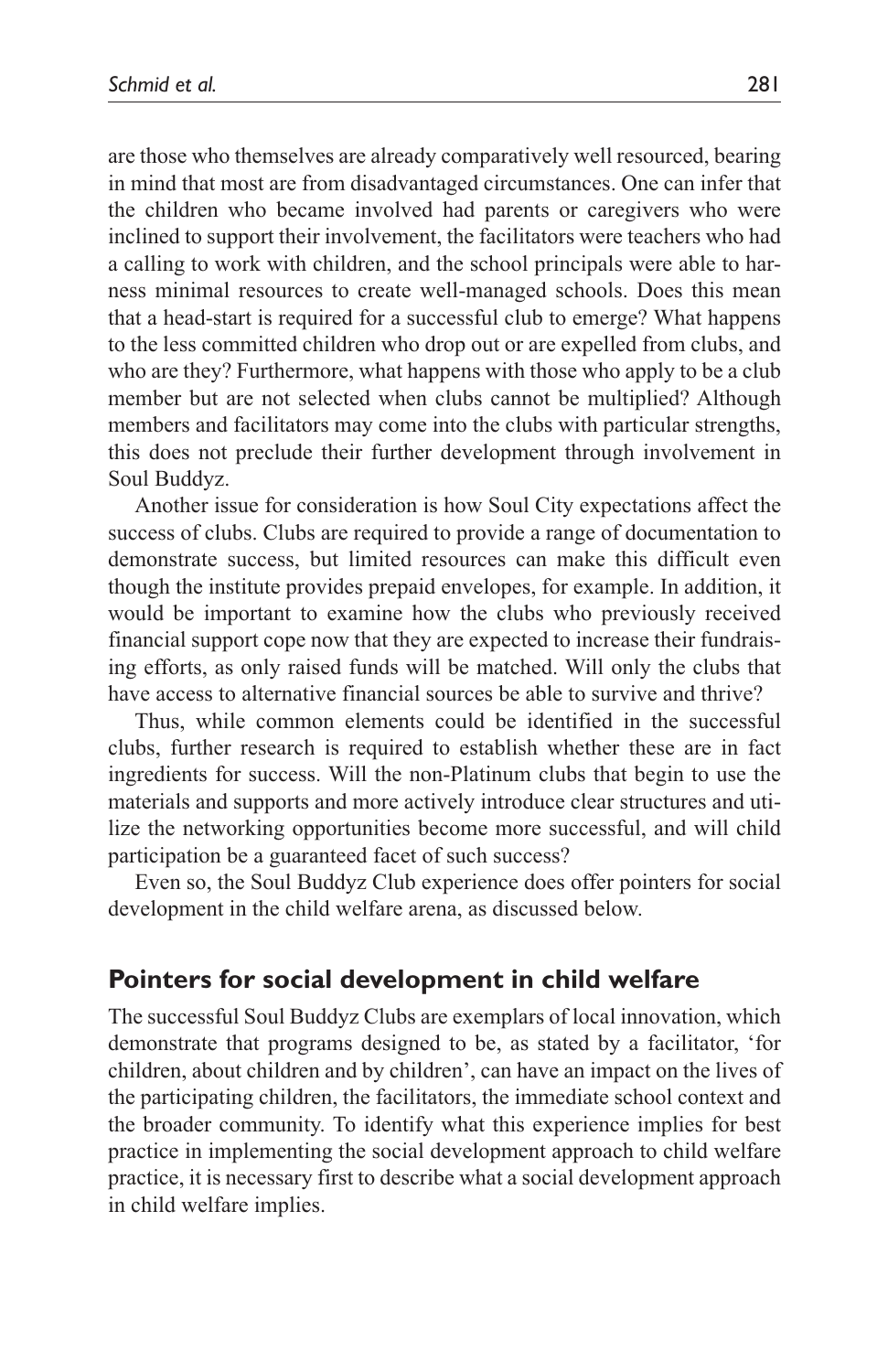The three child welfare orientations identified in the Western world are the child protection, family services and community care models (Freymond and Cameron, 2006; Hetherington, 2006). In essence, the child protection approach adopts a narrow view of child welfare, focusing on child abuse. The approach locates child abuse primarily within family dysfunction, intervening at the point where the child is at significant risk of being harmed or has been harmed. The response tends to be punitive and stigmatizing, as well as discriminatory in that poor families and families of color are typically overrepresented. Furthermore, while preventive efforts are made, interventions focus on remedying the behavior of errant parents and are frequently statutory in nature. A characterization of the family services model operative in many European countries is an approach that tends to be more collaborative and strengths-based, seeking solutions with families (Waldegrave, 2006). Child-rearing is viewed as the responsibility of both the state and family, and resources are made available on a universal basis to prevent child abuse from occurring. In the community care model, indigenous communities in New Zealand, Australia, Canada and the USA have articulated an approach to vulnerable children that emphasizes the connections and interdependence between children and their broader family network (Burford and Hudson, 2000). This holistic approach understands child abuse not simply as inadequate parenting, but sees its roots in oppressive systemic practices. The relationship between service providers and family members is reframed: professional expertise is seen as only part of the knowledge (albeit a critical part) required to arrive at an appropriate plan for a neglected or abused child, family group knowledge being seen as equally important. Child welfare practice in South Africa has to date been characterized by an Anglo-American child protection discourse (Schmid, 2008), despite the prevailing official policy direction for child welfare being developmental. It appears to have been difficult for child welfare practitioners to step outside the dominant approach and to adopt methods which conform more to a developmental perspective.

A social developmental approach offers a potential fourth model for child welfare. The social development model of welfare has an anti-oppressive bias, aiming to correct the discriminatory and individualized welfare approaches dominant during apartheid. Patel (2005) describes the developmental process as one that is rights-oriented, family-centered and community-based. Participants drive the process, are involved in decision-making and mobilize their resources to bring about constructive change. Intersectoral action is seen as critical. Efforts of institutions on the micro-, meso- and macro-levels must be collaborative and reinforcing of each other. The intention is to constructively address mass poverty through social mobilization. The Soul Buddyz Clubs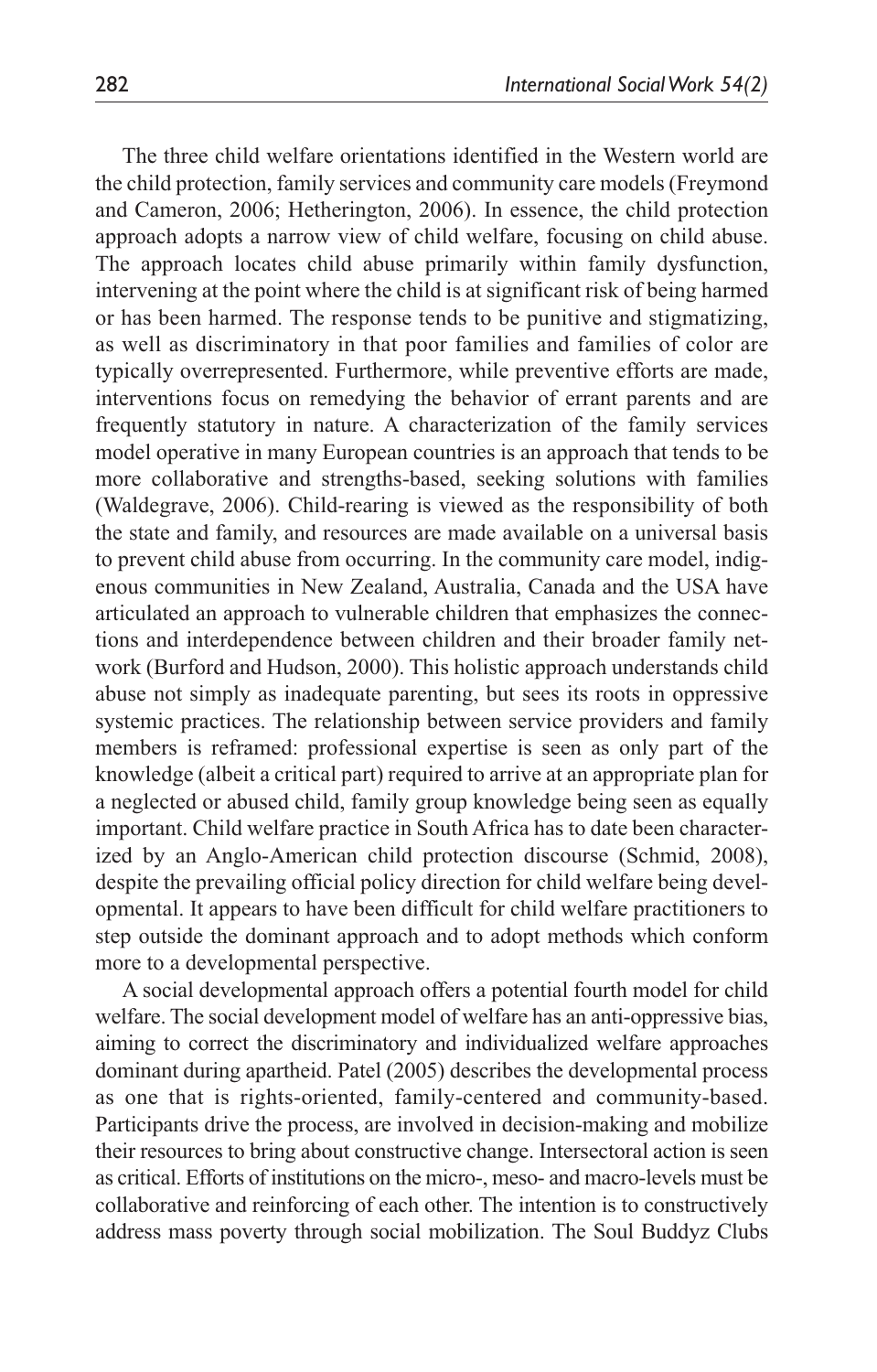model is worth examining, as it does seem to share many features of a developmental approach to child welfare, despite being conceptualized primarily as a health promotion program.

A number of features of the social developmental model are found in the Soul Buddyz initiative, as reflected in the successful clubs. Primarily, the program emphasizes promotion and prevention. The rights of children, particularly the right of children to participate in issues that affect them, are core to the Soul Buddyz philosophy. Facilitators are constructed as adults who guide the process and are a resource to the children, rather than as experts who decide on behalf of the youngsters. In addition, the Soul Buddyz activities are community-based, operating out of neighborhood schools. All the participating children come from families and communities that were seriously compromised by apartheid, and where issues of crime, poverty and AIDS remain prevalent. The model does not adopt a deficit-based view, but rather assumes that despite these difficulties learners, educators and communities have assets which can be mobilized. These clubs are not expected to have all the resources they need, and the Soul City infrastructure closes many of the resource gaps. The overarching model further recognizes that the challenges children, families and their networks face are not self-induced, but reflect systemic inadequacies and oppressions. Another feature of the successful projects is intersectoral mobilization and collaboration, an ability to look beyond the microcosm of the school. Where appropriate, advocacy efforts have extended beyond the local level to provincial and national authorities. Yet another important aspect is that children are seen in their context, and thus it is recognized that parents or caregivers also need to be drawn into club projects.

The primary outcome is children who identify a growth not only in self-confidence, but also in tangible skills. Children also have been able to contribute to their communities, bringing together resources to address particular needs.

This study does not demonstrate if these children are less vulnerable to abuse, but Cameron and Vanderwoerd (1997) suggest that children's resilience in the face of difficulties is related to self-confidence, strong networks and positive role models, all of which appear to have emerged in successful clubs.

The Soul Buddyz Clubs initiative does therefore conform to social development principles. It is necessary, however, to maintain a critical eye, as programs that have been identified as being developmental in nature (Sewpaul, 2001; September, 2005) have retained many essential components of the Anglo-American child protection approach, such as being intrusive, individualistic and expert-driven. Presenting these as valid examples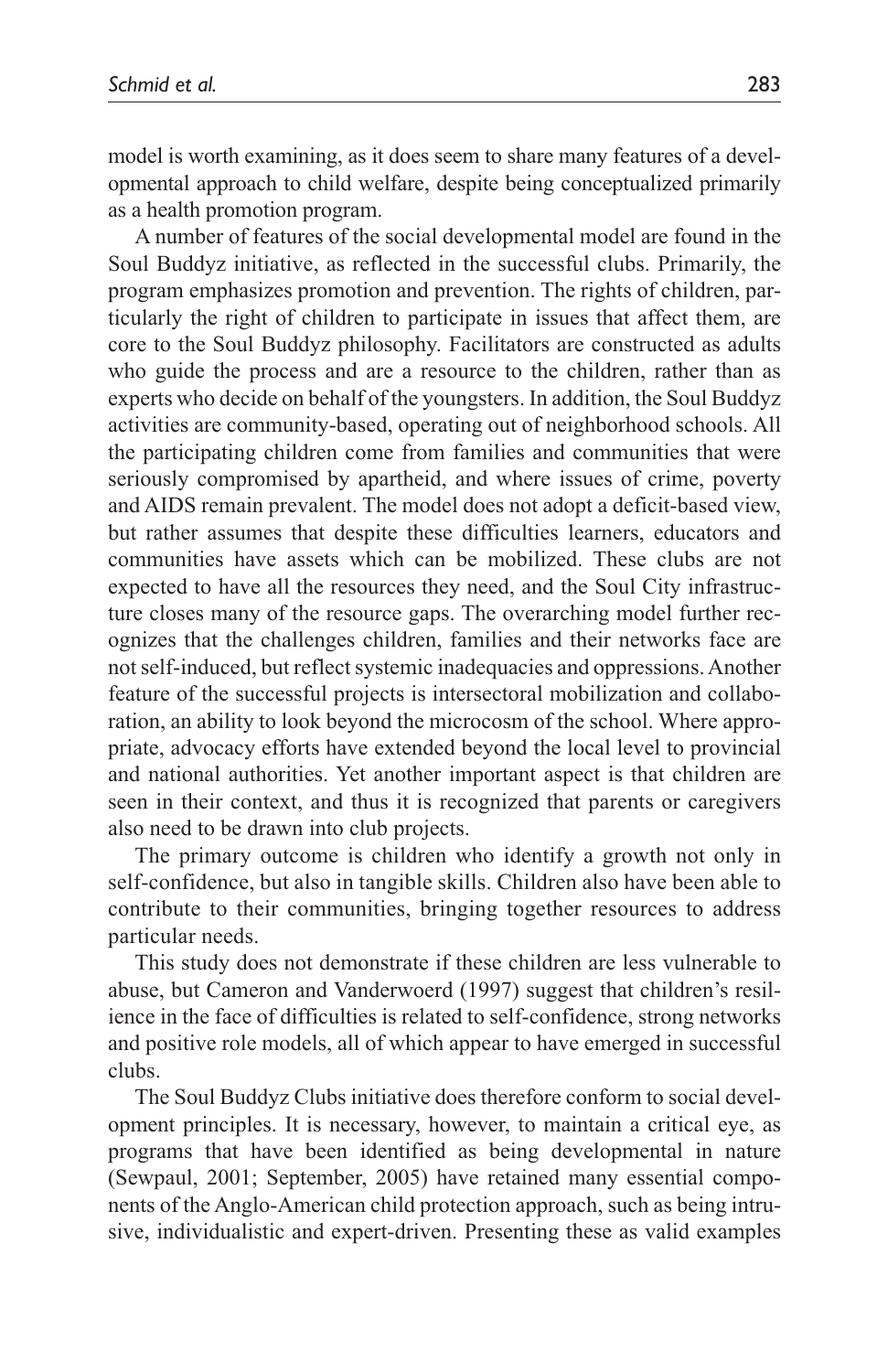of social development in the child welfare arena obscures what is essential to a developmental approach.

Despite the Soul Buddyz model seeming to provide an excellent example of a social developmental approach to child vulnerability, there are some areas of concern. The findings demonstrate that in certain clubs, children (who may be seen by middle-class society as needy) view themselves as assisting those who are 'less fortunate' and 'in desperate need', and are viewed as the 'social workers' of the school, helping children who 'looked poor' because they did not want others to look like 'charity cases'. It seems important to avoid a patronizing approach that aims at rescuing others from misfortune, as this invalidates the goal of social mobilization and empowerment (Margolin, 1997).

Another concern has to do with the entrance criteria used by individual clubs, which likely ensure that children with certain skills and resources are recruited. While these children certainly can develop their potential further, those with fewer social and academic competencies continue to be marginalized, and are thus more likely to be vulnerable and at risk of abuse. A social developmental approach needs to promote inclusion, rather than exclusion (Patel, 2005). Another gap raised by the facilitators, parents, previous members and children at three sites was the lack of similar clubs at the high-school level, as this is where they will face serious challenges of drugs, sex and crime. Sustainability must be taken into consideration in a developmental program.

Another issue is the family-based aspect of a social developmental approach. It would be useful for clubs to more intentionally engage children's parenting figure/s, though a parenting magazine is produced.

Overall, however, the Soul Buddyz Clubs initiative can be seen as consistent with a social developmental model, and thus offers social work practitioners a concrete example of how to translate developmental principles into practice in the child welfare context. These clubs are distinct from the Girl Guides/Scouts programs or Big Brother/Big Sister mentorship programs, precisely because of their emphasis on social mobilization and child participation.

Internationally, child participation is being promoted as a core element in work with children (Ansell, 2005; Covell and Howe, 2001), the United Nations Charter on the Rights of Children being a central document. Facilitating child participation has been identified as critical in South African social work (September, 2008). The Soul Buddyz Clubs experiences provide those working with children with a model of how to involve children in issues that affect them, their families and their communities.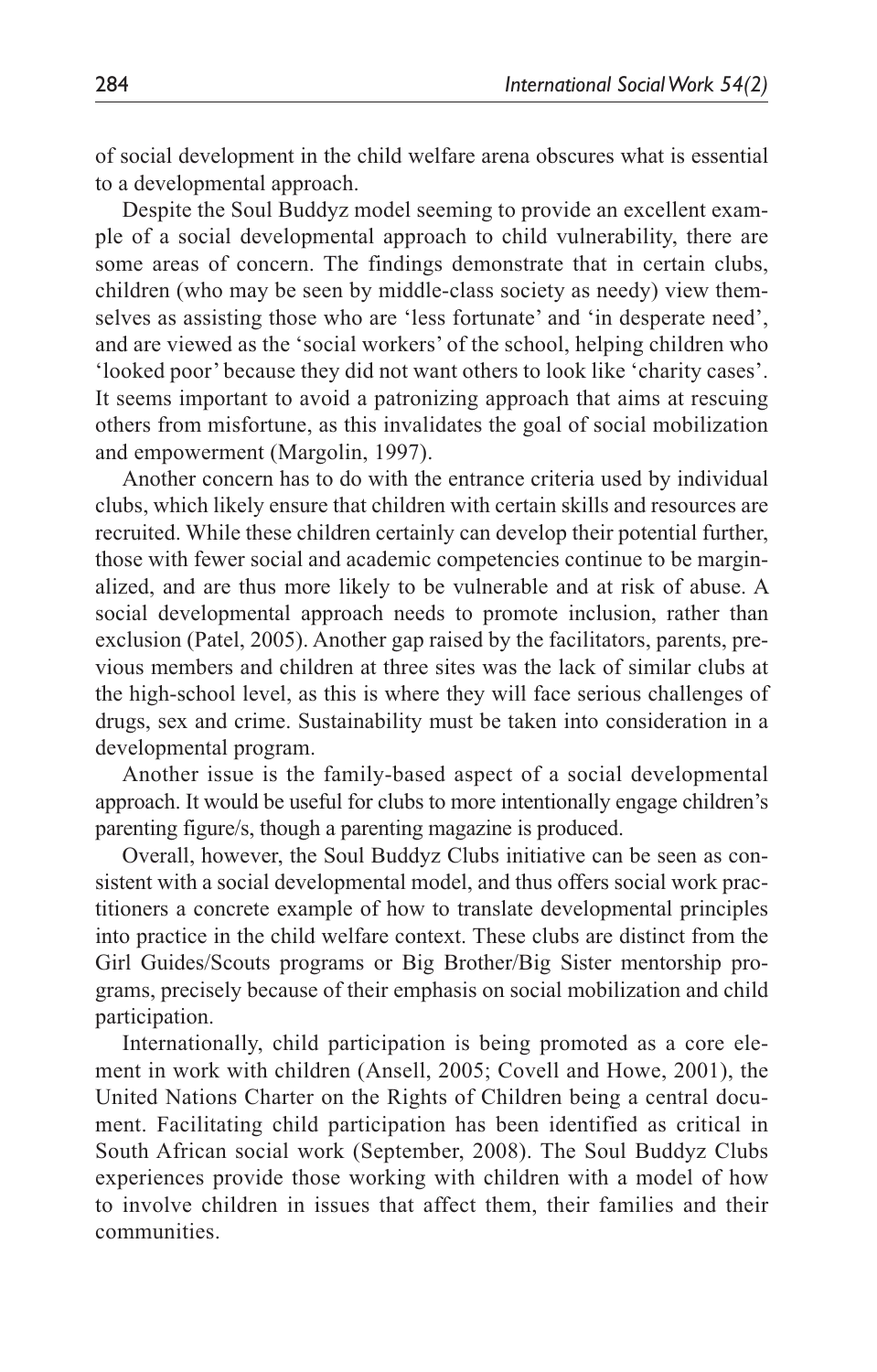#### **Acknowledgment**

The authors would like to acknowledge Soul City Institute, particularly Aadielah Maker.

#### **References**

- Ansell, N. (2005) *Children, Youth and Development. Routledge Perspectives on Development*. New York: Routledge.
- Burford, G. and J. Hudson, eds (2000) *Family Group Conferencing: New Directions in Community-centered Child and Family Practice*. New York: Aldine de Gruyter.
- Cameron, G. and J. Vanderwoerd (1997) *Protecting Children and Supporting Families: Promising Programs and Organizational Realities*. New York: Aldine de Gruyter.
- Centre for Social Development in Africa (2008) 'Report on Training Workshop Conducted with Soul City Mobilization Unit on 25 April 2008'.
- Chabwela, P. (2009) *Social Mobilisation: Conceptual and Programmatic Antecedents and Practical Application*. Lusaka: Zambia Centre for Communication Programmes.
- Covell, K. and R. Howe (2001) *The Challenge of Children's Rights for Canada.* Kitchener-Waterloo: WLU Press.
- Department of Welfare, South Africa (1997) *White Paper for Social Welfare*. Department of Welfare (now Social Development), South Africa.
- Freymond, N. and G. Cameron (2006) *Towards Positive Systems of Child and Family Welfare: International Comparisons of Child Protection, Family Service and Community Caring Systems*. Toronto: University of Toronto Press.
- Graham, L. (2009) 'LoveLife Groundbreakers and Mpintshis: Young People Engaged for Change', *Social Work Practitioner-Researcher* 21(1): 131–9.
- Hetherington, R. (2006) 'Learning from Difference: Comparing Child Welfare Systems', in N. Freymond and G. Cameron, *Towards Positive Systems of Child and Family Welfare: International Comparisons of Child Protection, Family Service and Community Caring Systems*, pp. 27–52. Toronto: University of Toronto Press.
- Jackson, S., S. Cleverly, B. Poland, D. Burman, R. Edwards and A. Robertson (2003) 'Working with Toronto Neighbourhoods towards Developing Indicators of Community Capacity', *Health Promotion International* 18(4): 339–50.
- Maker, A. (2008) 'Soul Buddyz: Community Engagement at Grassroots Level', *Social Work Practitioner-Researcher* 20(2): 270–6.
- Margolin, L. (1997) *Under the Cover of Kindness: The Invention of Social Work*. Charlotteville, VA: University Press of Virginia.
- Misselholm, A. (2009) 'Is a Focus on Social Capital Useful in Considering Food Security Interventions? Insights from KwaZulu-Natal', *Development Southern Africa* 26(2): 189–208.